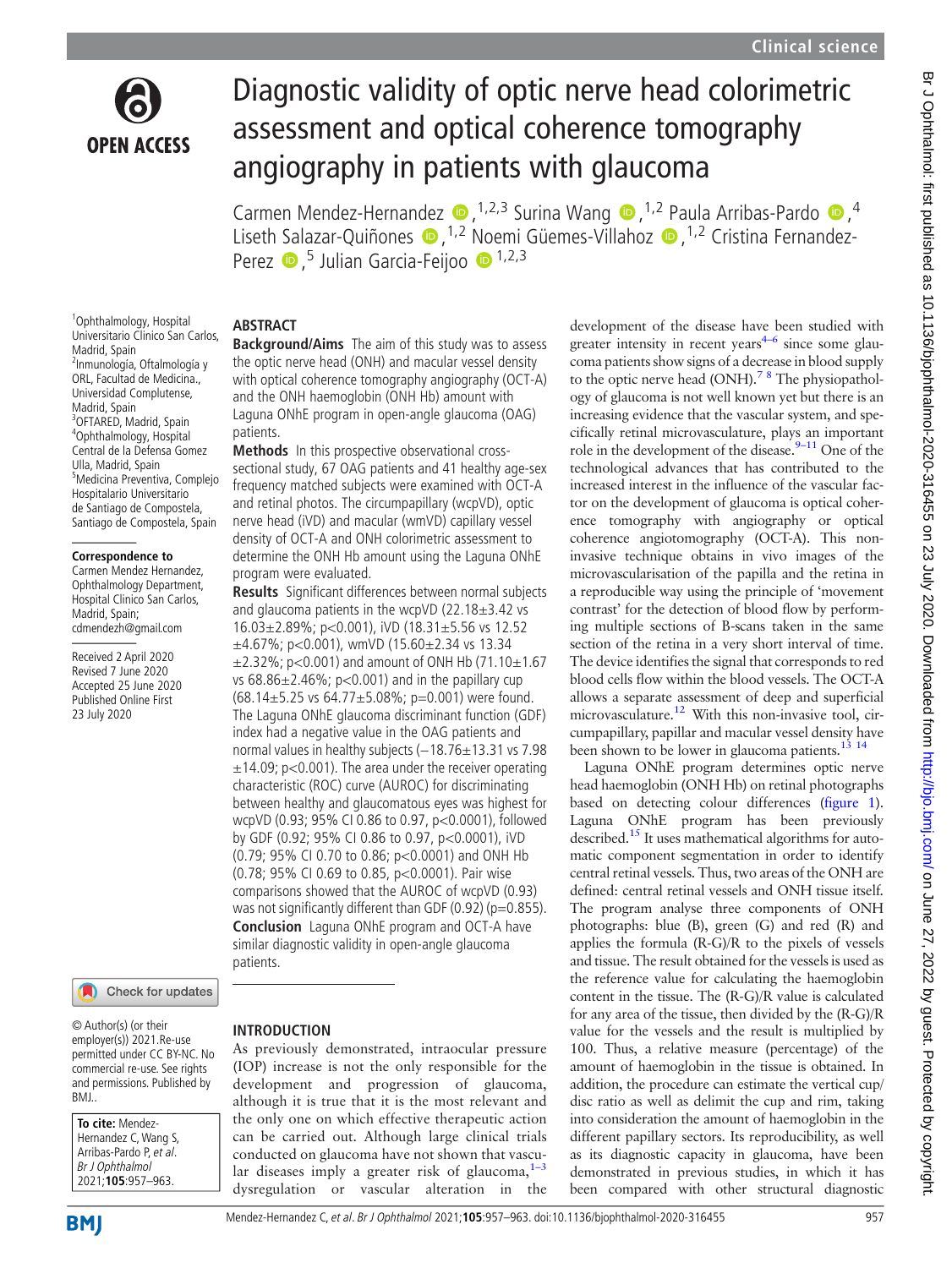

Figure 1 Retinography in a patient with glaucoma. The left image shows the colour fundus photograph of the optic nerve head. The right image shows the corresponding pseudo-image representing the amount of haemoglobin. Cold colours represent the areas of the head of the optic nerve with less haemoglobin. Warm colours show the parts of the papilla with the best perfusion.

procedures already commercialised such as confocal tomography or spectral-domain optical coherence tomography  $(SD-OCT)$ .<sup>15–20</sup> However, no studies have been performed in order to evaluate its capacity of quantifying changes in glaucoma compared with OCT angiography. The aim of this study was to compare the diagnostic ability of both methods, taking into account visual field parameters, in patients with open-angle glaucoma.

# MATERIAL AND METHODS

## **Subjects**

In this prospective observational cross-sectional unicenter study, 67 OAG patients from our reference university hospital and 41 healthy age-sex frequency-matched subjects were included. The study protocol was approved by the Institutional Review Board of our Hospital, and followed the tenets of the Declaration of Helsinki. Informed consent was obtained from each participant before inclusion in the study.

As control subjects, healthy individuals were enrolled from the Ophthalmology Department of our hospital undergoing a routine test or OAG patients' relatives (husband or wife).

Patients who met the eligibility criteria were prospectively recruited

Inclusion criteria were age greater than 18 years old, visual acuity of 20/40 or better, sphere between  $\pm 5$  diopters cylinder between ±3 diopters and open-angle on gonioscopy. Only one eye randomly selected per subject was included in the final analysis.

Specific inclusion criteria for the glaucoma group were primary open-angle glaucoma history, repeatable glaucomatous perimetric damage or documented glaucoma damage at the optic disc.

Specific inclusion criteria for healthy subjects were IOP <21 mm Hg, normal aspect of the optic disc and no history of elevated IOP.

Eyes recently undergoing cataract surgery (<1 year) were excluded

Patients with other types of glaucoma such as normal tension glaucoma, angle-closure or neovascular glaucoma, as well as non-glaucomatous optic neuropathies, neuroophthalmological or retinal disease, neurological diseases such as dementia, arterial hypotension history to exclude patients with normotensive glaucoma risk factors, or any condition

that could limit the ability to perform visual fields, were not included.

In order to report systemic disorders patients were asked which medication was being taken using a standardised questionnaire in which the following questions were included: have you been diagnosed with high blood pressure, diabetes or hypercholesterolaemia? If yes, when were you diagnosed and what medication are you currently taking? Women using post-menopausal hormone treatments were excluded to reduce the potential effect of oestrogen on vessel density values.

The outcome variable was the presence or absence of glaucoma. Glaucoma was defined as the presence of repeatable abnormal standard automated perimetry (SAP) results, focal (localised notching) or diffuse neuroretinal rim narrowing, concentric enlargement of the optic cup, or both.

An abnormal SAP was defined as reproducible glaucomatous visual field loss in the absence of any other abnormalities to explain the defect with mean defect (MD) greater than 2 dB or depressed points in the defect curve and loss variance higher than 7 dB<sup>2</sup> using Octopus TOP G1 program, Octopus 600, Haag-Streit AG, Bern, Switzerland.

Parameters of each procedure were independently, blindly and prospectively measured

The independent variables analysed were glaucoma discriminant function (GDF) and the percentage of haemoglobin at the ONH using Laguna ONhE program and the circumpapillary vessel density of the whole image (wcpVD), vessel density at the optic nerve head (iVD) and macular capillary density of the whole image (wmVD) of OCT-A measured as percentage.

Age, gender, IOP measurement, MD, disc area (mm<sup>2</sup>), previous antiglaucomatous surgeries and number of ocular hypotensive treatments used were also recorded.

All participants underwent an ophthalmological examination, including visual acuity, refraction, slit-lamp biomicroscopy, IOP measurement with Goldmann applanation tonometry, gonioscopy, ultrasound pachymetry and dilated fundus examination. Perimetry was done and analysed for glaucoma patients, not for healthy subjects. Only one eye randomly selected per subject was included in the final analysis.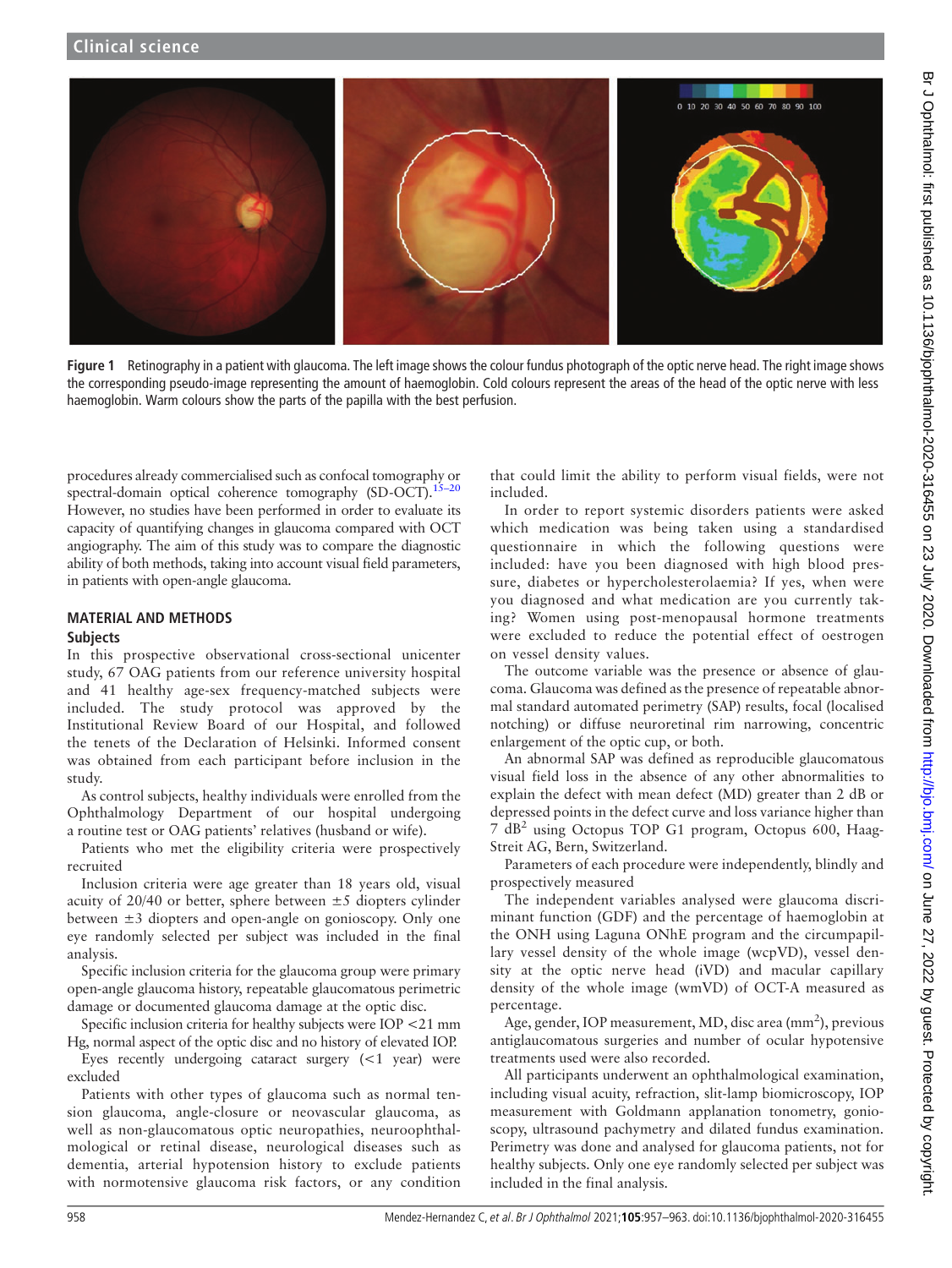## Optical coherence tomography angiography

All participants were examined with the Nidek's RS-3000 Advance OCT (Nidek, Gamagori, Japan), which automatically calculates peripapillary and macular vessel densities, to collect SD-OCT and OCT-A images. All the scans were obtained by the same operator without pupil dilation in a darkroom. The scanning was repeated if the SSI quality was <7/10. Poor OCT image quality due to segmentation errors secondary to extensive peripapillary changes that make OCT-A unreadable was not included.

The OCT-A RS-3000 Advance is an advance developed technology of OCT which includes a system that provides a noninvasive method for obtaining 3D tomographic images of the posterior pole (ONH and retinal vasculature). The OCT-A allows scans at various retinal layers and provides the vessel density map and an automated measurement of the vascular density in the scanned region. We obtained the following measurements: circumpapillary vessel density of the whole image (wcpVD), percentage of vessel density at the optic nerve head (iVD) and macular capillary density of the whole image (wmVD). For this study, the imaging of scanning over a  $4.5 \times 4.5$  mm<sup>2</sup> areas centred on the optic disc and on the foveal centre was used. The measurement of vascular density in the external retinal nerve fiber layer (RNFL) layer, from the internal limiting membrane to the inner plexiform layer/inner nuclear layer +8 μm was considered.

The values of vessel density were quantified blindly and independently of the examiner since the value is automatically provided by the device.

### ONH colorimetric assessment

Photographs of each eye fundus were obtained using the nonmydriatic retinal camera Canon CR-DGi (Canon, Tokyo, Japan). ONH colorimetric evaluation determined the ONH Hb amount using the Laguna ONhE program, as described in previous studies.<sup>15-20</sup> The percentages of the amount of ONH Hb were quantified blindly and independently of the examiner since the retinographies were sent to a third blind evaluator for the diagnosis of the patient who analysed the ONH images. This software uses algorithms to divide the optic disc into sectors and automatically identify the central ONH vessels by means of artificial intelligence systems for deep learning using convolutional neural networks. $21$  Two different zones were differentiated, those corresponding to the central ONH vessels (artery and vein) and ONH tissue itself. In order to be properly analysed and processed, retinographies have to meet a number of technical requirements since a certain alteration of the colours originated by the photograph is to be expected, such as the intensity of light or the focus. Therefore, blue, green and red levels in the image were assessed pixel by pixel using an image processing program based on MATLAB (MathWorks, Natick, MA, USA). The images that could be analysed with Laguna ONhE were those with sufficient luminosity to provide a good visualisation and focus of the optic papilla and the ONH and its vessels without having so much light as to be saturated in red or too dark as to lack blue. The influence of the lens was compensated for by analysing the differences between the green and blue components before calculating the results for the Hb amount. All images that did not pass the quality control of the Laguna ONhE program or images of poor quality due to media opacity or inadequate focus were excluded. The Laguna ONhE program examines three spectral components of ONH photographs: blue (B), green (G) and red (R). The equation (R–G)/R produces a value of G relative to R, which is used as the reference of the maximum Hb amount. The Hb levels present in the different tissue zones are

calculated using this equation and expressed as a percentage relative to this maximum value. ONH areas with a high Hb content would reflect proportionally less green light. In contrast, areas with low Hb levels would reflect higher proportions of green as it is absorbed mainly by the blood.<sup>15</sup> <sup>1</sup>

The analysis of six sectors of the ONH described previously<sup>18</sup> was used to obtain the GDF index and estimates of the rim area and vertical cup-to-disc (C/D) ratio. In addition, we calculated the relative amount of Hb in the cup and in the six sectors of the rim. The distribution of the sectors at the neuroretinal rim was as follows: (1) nasal sector: from 121° to 230°; (2) nasal-inferior sector: from 270° to 231°; (3) temporal-inferior sector: from  $271^{\circ}$  to  $310^{\circ}$ ; (4) temporal sector: from  $311^{\circ}$  to  $40^{\circ}$ ; (5) temporalsuperior sector: from 41° to 80°; (6) nasal-superior sector: from 81° to 120°.

Tissue Hb levels diminish from the disc periphery towards the centre and, accordingly, colours change proportionally such that Hb levels can be topographically determined.

# Statistical analysis

The Kolmogorov–Smirnov test was used to confirm the normal distribution of the quantitative data. After checking for a normal distribution of the variables data were compared between glaucomatous and normal subjects using Student's t-test. Data are presented as mean±SD. Relationships between parameters were examined using Pearson correlation. Statistical comparisons between correlations were analysed using Cohen's Q Method. Areas under receiver operating characteristic (ROC) curves (AUROCs) were calculated for all parameters determined in each test. To compare the AUROCs obtained with the different devices, the Hanley/McNeil method was used.<sup>22</sup> All statistical tests were performed using the software package IBM SPSS (version 21.0; IBM Corp., Somers, NY, USA). Significance was set at  $p < 0.05$ .

# RESULTS

A total of 112 eyes were included in this study. Of these eyes, three were excluded due to poor OCT-A images quality and another one due to a blurred retinography so it could not be analysed with the Laguna ONhE program. Therefore, data from 108 eyes were analysed. Table 1 summarises the demographic, ocular and clinical characteristics in the OAG and normal groups. There were no statistically significant differences in age, gender, diabetes mellitus, hypercholesterolaemia, arterial hypertension or disc area between glaucoma patients and control subjects (table 1).

As depicted in table 1, 11 patients had undergone antiglaucomatous filtering surgery due to poor IOP control despite glaucoma medication.

Regarding the number of glaucoma treatment, 17 patients were on one eye drop, 30 on two and 7 on three ocular hypotensive medications.

The results on vessel density are shown in table 1. Significant differences between normal subjects and glaucoma patients in the wcpVD (22.18 $\pm$ 3.42 vs 16.03 $\pm$ 2.89%; p<0.001), iVD (18.31  $\pm$ 5.56 vs 12.52 $\pm$ 4.67%; p<0.001) and wmVD (15.60 $\pm$ 2.34 vs  $13.34 \pm 2.32\%$ ; p<0.001) were found.

In the same way, healthy subjects presented significantly more amount of papillary haemoglobin than glaucomatous patients  $(71.10 \pm 1.67 \text{ vs } 68.86 \pm 2.46\%; \text{ p} < 0.001)$ , with significant differences in all papillary sectors except the temporal sector and in the papillary cup (68.14 $\pm$ 5.25 vs 64.77 $\pm$ 5.08%; p=0.001). The GDF index presented a negative value in the OAG patients and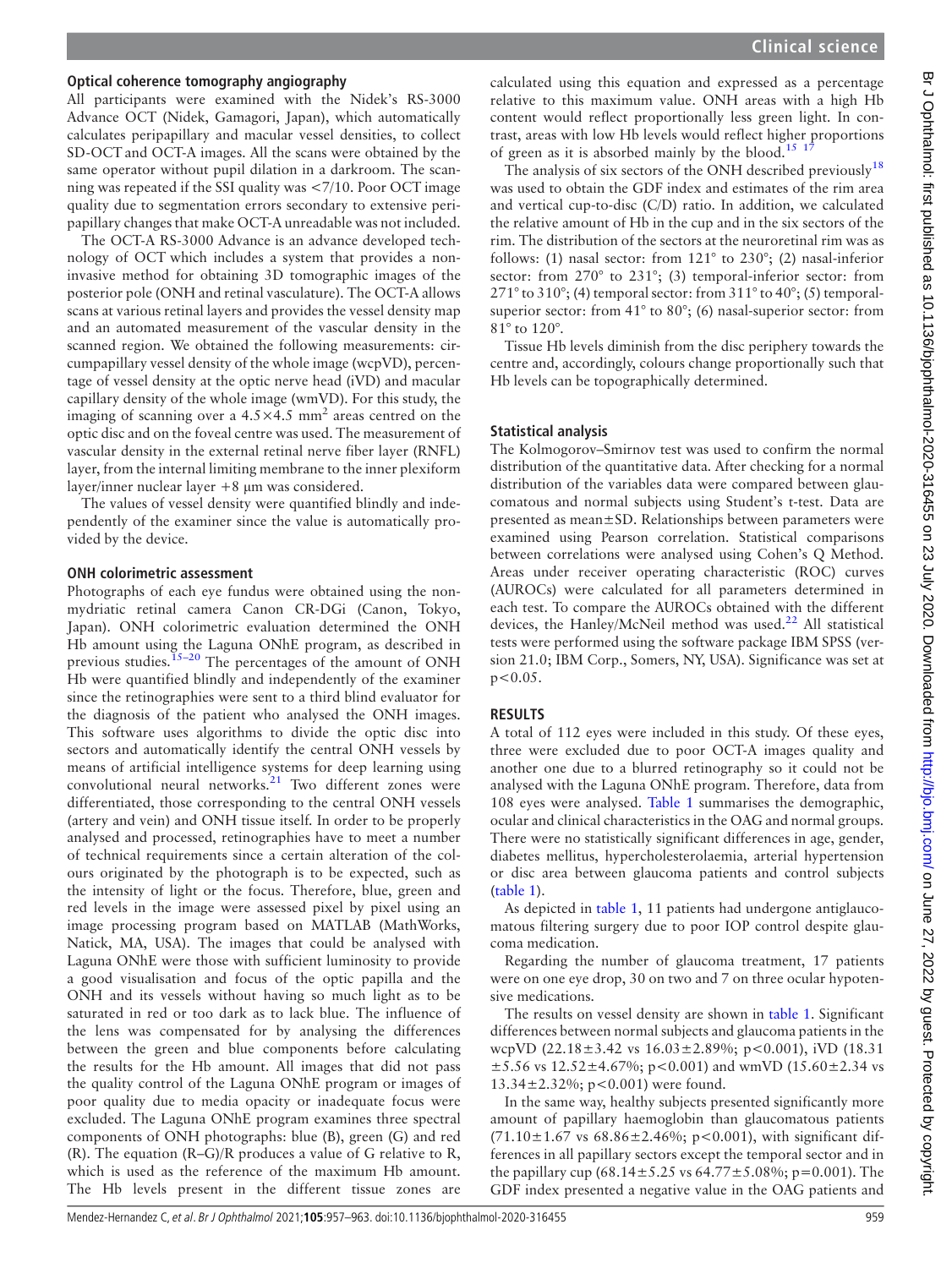Table 1 Demographic, clinical and ocular characteristics and comparison of vessel density (%) evaluated by OCT-A and amount of ONH Hb (%) determined by Laguna ONhE program between glaucoma and normal groups

|                              | Normal $(n=41)$   | Glaucoma (n=67)    | P value                  |
|------------------------------|-------------------|--------------------|--------------------------|
| Gender (M/F)                 | 9/32              | 27/40              | $0.05*$                  |
| Age (years)                  | 59.20±10.73       | $67.42 \pm 10.35$  | 0.511 <sup>†</sup>       |
| <b>Glaucoma medications</b>  | $\qquad \qquad -$ | 54 (80.6%)         | $\overline{\phantom{0}}$ |
| Glaucoma surgery             |                   | 11 (16.4%)         |                          |
| $MD$ ( $dB$ )                | $\qquad \qquad -$ | $4.57 \pm 2.03$    | $\overline{\phantom{0}}$ |
| HTA (yes/no)                 | 9/32              | 15/52              | $0.959*$                 |
| DM (yes/no)                  | 9/32              | 11/56              | $0.473*$                 |
| Hypercholesterolemy (yes/no) | 12/29             | 11/56              | $0.113*$                 |
| IOP (mm Hq)                  | $14.54 \pm 1.77$  | $15.12 \pm 2.05$   | 0.136 <sup>†</sup>       |
| Disc area $\text{(mm}^2)$    | $2.12 \pm 0.34$   | $2.22 \pm 0.36$    | $0.242+$                 |
| Vertical C/D                 | $0.42 \pm 0.13$   | $0.72 \pm 0.11$    | $< 0.0001$ †             |
| Horizontal C/D               | $0.49 + 0.15$     | $0.76 \pm 0.13$    | $< 0.0001$ †             |
| Laguna ONhE                  |                   |                    |                          |
| GDF                          | $7.98 + 14.09$    | $-18.76 \pm 13.31$ | < 0.0011                 |
| Total Hb (%)                 | $71.10 \pm 1.67$  | $68.86 \pm 2.46$   | $< 0.001$ †              |
| Cup Hb $(\%)$                | $68.14 \pm 5.25$  | $64.77 \pm 5.08$   | $0.001+$                 |
| Hb 311-40° (T) (%)           | $63.84 + 3.59$    | $65.08 + 2.76$     | $0.046+$                 |
| Hb 41-80 $^{\circ}$ (%)      | $72.43 \pm 2.26$  | $70.64 \pm 3.33$   | 0.003 <sup>†</sup>       |
| Hb $81-120^{\circ}$ (%)      | 78.50±2.89        | $75.99 \pm 3.71$   | $< 0.001$ †              |
| Hb 121-230° (%)              | 76.97±2.99        | $75.17 \pm 2.43$   | 0.001 <sup>†</sup>       |
| Hb 231-270° (%)              | $77.64 \pm 2.74$  | 75.78±3.49         | 0.004 <sub>†</sub>       |
| Hb 271-310° (%)              | 70.75±2.32        | $68.82 + 3.72$     | $0.003+$                 |
| Vessel density               |                   |                    |                          |
| wcpVD (%)                    | $22.18 + 3.42$    | $16.03 + 2.89$     | $< 0.001$ †              |
| $iVD$ $(\%)$                 | $18.31 \pm 5.56$  | $12.52 + 4.67$     | $< 0.001$ †              |
| $wmVD$ $(\%)$                | $15.60 \pm 2.34$  | $13.34 \pm 2.32$   | $< 0.001$ †              |

 $\mathbf{r}^2$ .

†Student's t-test.

All above measurements are represented by mean±SD.

C/D,cup to disc ratio; cup Hb, amount of Hb at the optic nerve cup; DM, diabetes mellitus; GDF, glaucoma discriminant function; HTA, arterial hypertension;iVD, papilar vessel density; MD, mean defect; total Hb, total amount of Hb atthe ONH; wcpVD, circumpapillary vessel density; wmVD: macular vessel density.

had positive values in healthy subjects (−18.76±13.31 vs 7.98  $\pm$ 14.09; p<0.001) (table 1).

Significant moderate correlation between peripapilar and papilar vessel density and Laguna ONhE GDF ( $r=0.570$ ;  $p<0.001$ and 0.574; p<0.001), figure 2, ONH Hb (r=0.391; p<0.001 and  $r=0.661$ ; P<0.001), figure 3 and amount of Hb at the cup



Figure 2 Correlation between the GDF index of Laguna ONhE and the circumpapillary vessel density, Pearson's correlation coefficient 0.570, p<0.001(right) and the papilar vessel density, Pearson's correlation coefficient 0.574, p<0.001(left).



Figure 3 Correlation between the amount of Hb at the ONH and the circumpapillary vessel density, Pearson's correlation coefficient 0.391, p<0.001 (right) and the papilar vessel density, Pearson's correlation coefficient 0.661, p<0.001 (left).

 $(r=0.243; p<0.001$  and  $r=0.558; p<0.001$  was found. Correlation between ONH Hb sectors and papilar vessel density was significant except in the temporal one, while correlation with peripapillary vessel density was significant in the upper and lower temporal and upper nasal sectors (table 2).

ROC curves for all the variables determined using each diagnostic procedure and the cut-off providing sensitivity for 95% and 80% specificity determined in each case are shown in table 3.

Overall, the AUROC for discriminating between healthy and glaucomatous eyes were higher for the OCT-A wcpVD and the Laguna ONhE GDF index, 0.93; 95% CI 0.86 to 0.97, p<0.0001 vs 0.92; 95% CI 0.86 to 0.97, p<0.0001. The OCT-A iVD and Laguna ONhE ONH Hb parameters showed lower AUROCs, 0.79; 95% CI 0.70 to 0.86; p<0.0001 vs 0.78; 95% CI 0.69 to 0.85, p<0.0001, respectively.

GDF had the greatest sensitivities with a specificity of 95% (wcpVD had a sensitivity of 73%, a positive likelihood ratio of 14.99 and a negative likelihood ratio of 0.28 and GDF had a sensitive of 75%, a positive likelihood ratio of 15.30 and a negative likelihood ratio of 0.27) and a specificity of 80% (wcpVD had a sensitivity of 88%, a positive likelihood ratio of 4.51 and a negative likelihood ratio of 0.15 and GDF had a sensitive of 88%, a positive likelihood ratio of 4.51 and a negative likelihood ratio of 0.15).

Pairwise comparisons showed that the AUROC of wcpVD (0.93) was not significantly different than GDF (0.92)

Table 2 Correlation between the Laguna ONhE program indices and the vessel density measured by OCT angiography

|                           | wcpVD             | iVD                               | wmVD                     |
|---------------------------|-------------------|-----------------------------------|--------------------------|
| GDF                       | $0.570(<0.001)*1$ | $0.574(<0.001)*1$                 | $0.397 \times 0.001$ */‡ |
| <b>Total Hb</b>           | $0.391(<0.001)*1$ | $0.661(<0.001)*1$                 | $0.235(0.109)$ ‡         |
| Cup Hb                    | $0.243(0.001)*1$  | $0.558(<0.001)*1$                 | 0.112(0.249)             |
| Hb $311 - 40^{\circ}$ (T) | $-0.077(0.429)$   | $0.086(0.379)$ <sup>‡</sup>       | $-0.112(0.250)$ ‡        |
| Hb 41-80°                 | $0.355(<0.001)*1$ | $0.485 \times 0.001$ */‡          | 0.121(0.211)             |
| Hb 81-120°                | $0.268(0.005)*$   | $0.344 \times 0.001$ <sup>*</sup> | $0.194(0.044)$ t         |
| Hb 121-230°               | 0.141(0.145)      | $0.270(0.005)*$                   | 0.162(0.094)             |
| Hb 231-270°               | 0.146(0.132)      | $0.223(0.020)$ t                  | $0.204(0.034)$ t         |
| Hb 271-310°               | $0.277(0.004)$ *  | $0.345(<0.001)*1$                 | $0.150(0.120)$ ‡         |

\*Correlation at a significance level below p=0.01.

†Correlation at a significance level below p=0.05.

‡Comparison between correlations at a significance level below p=0.05 (Q-Cohen's Method).

Statistical significant correlations are shown in bold values. cup Hb, amount of Hb at the optic nerve cup; GDF, glaucoma discriminant function; iVD, papilar vessel density; total Hb, total amount of Hb at the ONH; wcpVD, circumpapillary vessel density.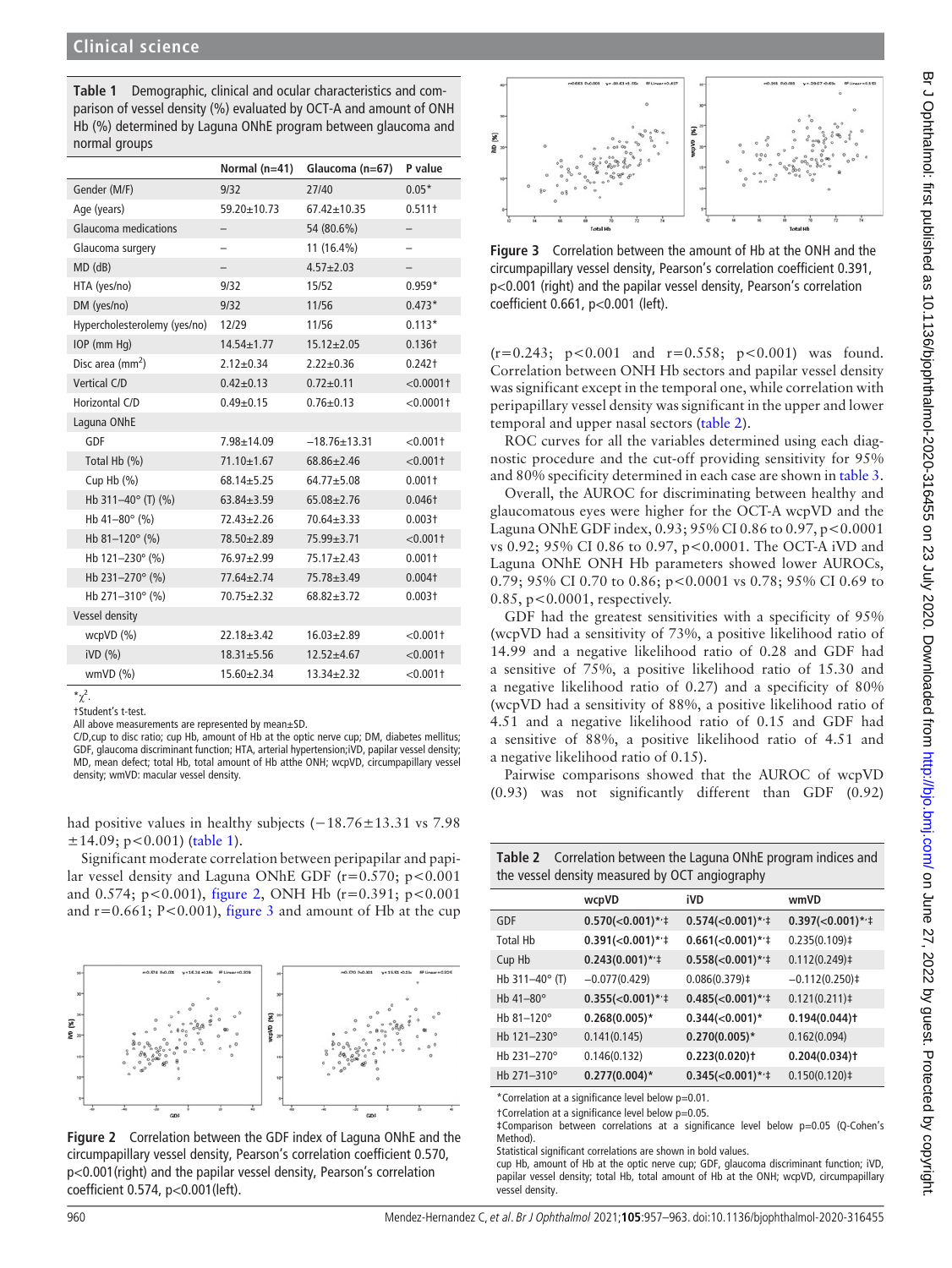| Areas under receiver operating characteristic curves (AUROCs) for the variables measured using the Laguna ONhE program and OCT-A<br>Table 3 |                               |          |                                |                      |       |                                |             |                      |       |       |
|---------------------------------------------------------------------------------------------------------------------------------------------|-------------------------------|----------|--------------------------------|----------------------|-------|--------------------------------|-------------|----------------------|-------|-------|
|                                                                                                                                             |                               |          | Sensitivity at 95% specificity |                      |       | Sensitivity at 80% specificity |             |                      |       |       |
|                                                                                                                                             | <b>AUROC (95% CI)</b>         | P value  | Cut-off                        | Sensitivity (95% CI) | $+LR$ | $-LR$                          | Cut-off     | Sensitivity (95% CI) | $+LR$ | $-LR$ |
| Vessel density                                                                                                                              |                               |          |                                |                      |       |                                |             |                      |       |       |
| wcpVD                                                                                                                                       | $0.93(0.86 \text{ to } 0.97)$ | < 0.0001 | ≤17.3                          | 73% (61-83)          | 14.99 | 0.28                           | $≤19.9$     | 88% (78-95)          | 4.51  | 0.15  |
| wmVD                                                                                                                                        | $0.77(0.68 \text{ to } 0.84)$ | < 0.0001 | $≤11.6$                        | $22\%$ (13-34)       | 4.59  | 0.82                           | $≤13.8$     | 60% (47-72)          | 3.06  | 0.50  |
| iVD                                                                                                                                         | $0.79(0.70 \text{ to } 0.86)$ | < 0.0001 | $≤10.4$                        | 31% (21-44)          | 6.43  | 0.72                           | $≤13.6$     | 55% (43-67)          | 2.83  | 0.56  |
| Laguna ONhE                                                                                                                                 |                               |          |                                |                      |       |                                |             |                      |       |       |
| GDF                                                                                                                                         | $0.92(0.86 \text{ to } 0.97)$ | < 0.0001 | $\leq -12.0$                   | 75% (63-85)          | 15.30 | 0.27                           | $\le$ -3.7  | 88% (78-95)          | 4.51  | 0.15  |
| <b>Total Hb</b>                                                                                                                             | $0.78(0.69 \text{ to } 0.85)$ | < 0.0001 | $≤68.6$                        | 42% (30-55)          | 8.57  | 0.61                           | $≤69.8$     | 61% (49-73)          | 3.14  | 0.48  |
| Cup Hb                                                                                                                                      | $0.70(0.60 \text{ to } 0.78)$ | 0.0002   | $\leq$ 57.3                    | $7\%$ (3-17)         | 1.53  | 0.97                           | $≤63.8$     | 45% (33-57)          | 2.29  | 0.69  |
| Hb 121-230°                                                                                                                                 | $0.67(0.57 \text{ to } 0.75)$ | 0.0027   | $\leq 72.7$                    | $16\%$ (8-28)        | 3.37  | 0.88                           | $\leq$ 74.3 | 36% (25-49)          | 1.84  | 0.80  |
| Hb 231-270°                                                                                                                                 | $0.67(0.57)$ to $0.76$ )      | 0.0012   | $\leq$ 73.3                    | 24% (14-36)          | 4.90  | 0.80                           | $≤74.9$     | 43% (31-56)          | 2.22  | 0.70  |
| Hb 271-310°                                                                                                                                 | $0.67$ (0.57 to 0.76)         | 0.0010   | $≤67.3$                        | 25% (16-38)          | 5.20  | 0.78                           | $≤69.5$     | 55% (43-67)          | 2.83  | 0.56  |
| Hb $311-40^{\circ}$ (T)                                                                                                                     | $0.62$ (0.52 to 0.71)         | 0.0432   | >69.9                          | $3\% (0.4 - 10)$     | 0.61  | 1.02                           | >66.4       | 28.4% (18-41)        | 1.45  | 0.89  |
| Hb $41-80^\circ$                                                                                                                            | $0.69$ (0.59 to 0.77)         | 0.0003   | $≤68.6$                        | $24(14-36)$          | 4.90  | 0.80                           | $≤70.8$     | 54% (41-66)          | 2.75  | 0.57  |
| Hb 81-120°                                                                                                                                  | $0.72$ (0.63 to 0.81)         | < 0.0001 | $≤75.1$                        | $43(31 - 56)$        | 8.87  | 0.60                           | ≤76.4       | 60% (47-72)          | 3.06  | 0.50  |

AUROC, area under the ROC curve; cup Hb, amount of Hb at the optic nerve cup; GDF, glaucoma discriminant function; iVD, papilar vessel density; LR, likelihood ratio; total Hb, total amount of Hb at the ONH; wcpVD, circumpapillary vessel density; wmVD, macular vessel density.

 $(p=0.855)$ , and their diagnostic accuracies were similar for differentiating between glaucoma and healthy eyes (figure 4).

### **DISCUSSION**

Optic nerve perfusion depends on three factors, namely, oxygen saturation, blood flow and Hb content. It has been suggested that changes in ONH reflectance can detect variations in Hb levels, which may be useful for indirectly measuring ONH perfusion.<sup>15 23</sup>



Figure 4 Receiver operating characteristic curves of best parameters of OCT angiography and Laguna ONhE. The area under the curve (95% CI) for wcpVD index, peripapilar vessel density, (blue squares line) was 0.93 (0.86 to 0.97) and GDF index, glaucoma discriminant function, (green circles line) 0.92 (0.86 to 0.97).

Optic nerve ischemia and reduced ocular blood flow have been shown to be associated with the development and progression of glaucoma.24–<sup>26</sup>

The OCT-A Nidek RS-3000 Advance allows the quantification of vascular areas and vessel density, and it is capable of identifying changes in the papilar, circumpapilar and macular vessel density in glaucoma patients. Decreased vessel density has been associated with the severity of visual field damage independently of the structural loss.<sup>9</sup> Its use in the clinic is increasingly widespread and its diagnostic yield in glaucoma has been demonstrated.27 28

The results obtained with OCT-A showed higher papilar, circumpapilar and macular vessel density in the control group than in glaucoma patients. This is consistent with previous studies conducted with OCT-A that support the value of vascular compromise in glaucoma patients.<sup>29–32</sup>

On the other hand, it is known that glaucoma patients have paler papillary colouration. Papillary pallor is determined by lower amount of haemoglobin associated with lower tissue perfusion. In this study, Laguna ONhE software was used to analyse the colour changes in the ONH using Hb as a reference pigment, compensating for different variables such as illumination or lens absorption and diffusion.

The purpose of this program is not only to measure the perfusion of the ONH, but also to detect the paleness caused by a decrease in capillary density and, consequently, an axonal loss.<sup>15</sup> It has been shown that Laguna ONhE software has high accuracy and reproducibility in early diagnosis of patients with incipient glaucoma compared with the traditional functional and structural tests used for this purpose.<sup>15-20</sup>

The colorimetric assessment of the glaucomatous ONH carried out through Laguna ONhE program has identified greater pallor in glaucomatous patients, both globally, which implies the whole papilla, and in the area of the ONH cup.

Significant differences in all papillary sectors were found between glaucoma patients and normal subjects except the temporal sector. The temporal sector described by Laguna ONhE comprises from 311° to 40°, that is, the temporal horizontal area.<sup>18</sup> Typically, superotemporal and inferotemporal sectors are considered as specific to glaucoma and the temporal sector is less discriminatory.<sup>33</sup> In superotemporal  $(41-80^{\circ})$  and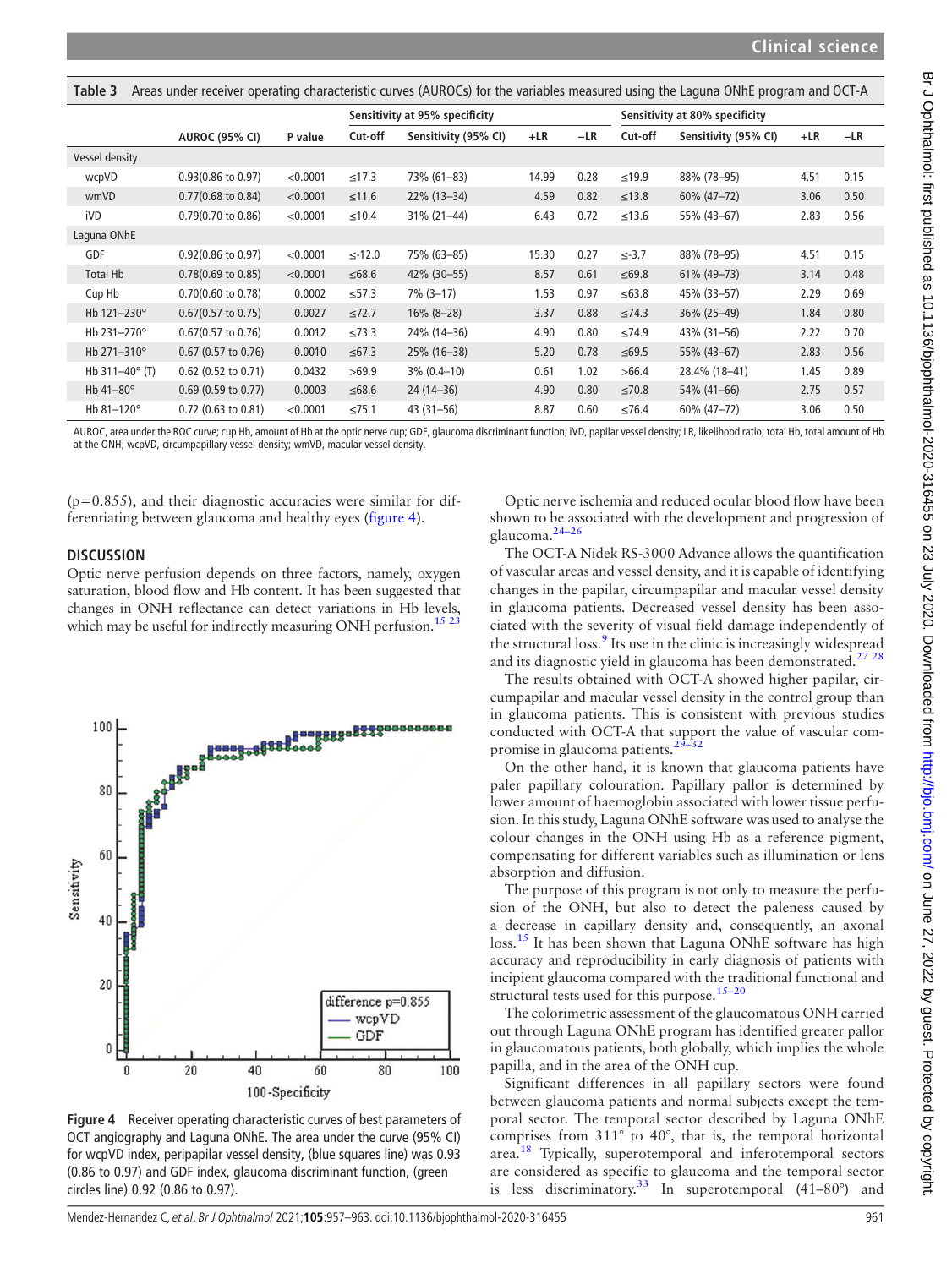inferotemporal (271–310°) sectors significant differences between the two groups were found.

Pena Betancor et  $al^{\hat{1}8}$  calculated the relative amount of Hb in sectors of the ONH from stereoscopic colour fundus images using the Laguna ONhE method in 87 healthy eyes and 71 glaucomatous eyes. The MD values were higher than those found in our glaucoma patients. Our results agree with those found by Pena Betancor et al. Relative Hb amount presented significant reduction in all rim sectors, except in the temporal 311° to 40°. It is possible that the amount of Hb in the temporal sector could be the parameter with the least difference between normal subjects and glaucoma patients and might be related to the smaller size of the neuroretinal rim.

GDF parameter of Laguna ONhE program combines the results of the amount of Hb obtained in various regions of the ONH to differentiate between glaucoma and normality. This combination might improve the diagnostic performance of ONH Hb analysis alone.

Moreover, GDF parameter of Laguna ONhE has revealed to have a high diagnostic yield similar to that of the wcpVD or circumpapilar vessel density of the OCT-A, which has shown to have a higher diagnostic yield than the papilar or macular vessel density measurements in previous studies.27 31 32 Of these two parameters, GDF shows better levels of sensitivity as well as positive and negative likelihood ratio when a specificity of 80% is pre-established.

It seems, in view of our results, that both methods are capable of identifying changes in glaucoma patients, related to altered ONH microcirculation. Furthermore, the most relevant parameters of the OCT-A and the Laguna ONhE program are moderately correlated, which might suggest that both measurement methods, although quantifying glaucomatous damage in different ways, might measure changes at the level of papillary microcirculation in glaucoma patients.

The correlation between the amount of ONH Hb and papillary vessel density was greater than that found with circumpapillary vessel density. This makes sense since ONH colouring depends on the amount of Hb contained in the papilla and therefore is more related to the amount of vessels present at the papilla than circumpapillary. The GDF index correlates significantly with papillary, circumpapillary and macular vessel density, and patients with lower vessel density showed more negative or pathological GDF values, as we have already described in previous studies.

It is unclear whether vascular changes are a primary or secondary consequence in glaucoma. Reduced retinal perfusion leads to faster retinal ganglion cell death, but on the other hand, OCT-A may detect lower metabolic demands or vascular dropout due to retinal ganglion cell dysfunction. Moghimi et  $al<sup>11</sup>$  found that OCT-A parameters were significantly associated with RNFL decline rate in patients with mild to moderate POAG followed up over time. Patients with lower circumpapilar and macular vessel density baseline tended to progress significantly faster than those with higher values.

Yarmohammadi et  $al^9$  demonstrated the ability of OCT-A to discriminate between glaucoma suspects and healthy subjects. It should be noted that patients included in our study presented a MD under 6 dB, being patients with incipient glaucoma and that mean ONH cup was 0.7, which indicates that both Laguna ONhE and OCT-A can detect changes related to microcirculation even in early stages of the disease.

In view of the results and in the absence of studies with a greater number of patients, it seems that both procedures, although quantifying glaucomatous damage in different ways,

can identify changes in papillary microcirculation in patients with glaucoma and have the same diagnostic validity.

The colorimetric analysis procedure offers some advantages over OCT-A. The first is related to the length of the OCT-A examination. One of the disadvantages of OCT-A is the duration of the exam, which is longer than the scanning time with SD-OCT, which may imply a limitation when exploring uncooperative patients. In this study, four patients could not be included in the final data analysis, three of them due to lack of collaboration that made it impossible to complete the analysis with OCT-A. Poor OCT-A image quality due to segmentation errors made OCT-A unreadable. However, Laguna ONhE program can be used in patients that either because of their low visual acuity or their age are not able to maintain their sight in a pre-established fixation point, since the analysis of the amount of ONH Hb only requires a good quality retinography, even if the image of the papilla is off-centre, as we have already demonstrated in previous studies carried out on patients with greater difficulties such as those suffering from childhood glaucoma. In fact, an interesting application of the method could be the diagnosis and follow-up of these patients.<sup>34</sup>

An additional advantage of Laguna ONhE over OCT-A is its price, which is determined by the cost of the fundus camera, a fundamental device in any ophthalmological clinic. Laguna ONhE is a non-invasive method that is not expensive since it is performed on retinographies. Diagnostic devices such as OCT-A are inaccessible to many ophthalmologists.

Our study has limitations. Not all healthy subjects were evaluated with visual field since most of them were healthy volunteers who came to the ophthalmological consultations for refraction or annual check-ups. However, all the subjects included in the study had a normal nerve fibre layer analysis, and all the healthy participants were found to be normal. Another limitation is the sample size as this was a preliminary study, carried out with an OCT-A which was lent during a limited period of time in order to carry out research studies. Despite the small sample size, enough statistical power, above 0.80, was achieved in the comparisons of parameters.

In conclusion, the amount of haemoglobin and peripapilar, papilar and macular vessel density are well correlated and present lower values in eyes of glaucoma patients. Both methods have similar diagnostic validity in open-angle glaucoma patients.

#### Twitter cdmendezh.

Contributors Conceptualisation, CMH, SW, PAP; Acquisition of the data, CMH, SW, LSQ, NGV; Analysis of the data, CMH, SW, PAP, LSQ, NGV, CFP, JGF; Interpretation of data: CMH, SW, PAP, CFP, JGF; Bibliographic research: CMH, SW, PAP, LSQ, NGV; Supervision: CMH, PAP, CFP, JGF Writing— original draft, CMH, SW, PAP, LSQ, NGV, CFP; Writing—review and editing, CMH, SW, PAP, CFP, JGF.

**Funding** The authors have not declared a specific grant for this research from any funding agency in the public, commercial or not-for-profit sectors.

Competing interests None declared.

Provenance and peer review Not commissioned; externally peer reviewed.

Data availability statement Data are available upon reasonable request. Open access This is an open access article distributed in accordance with the Creative Commons Attribution Non Commercial (CC BY-NC 4.0) license, which

permits others to distribute, remix, adapt, build upon this work non-commercially, and license their derivative works on different terms, provided the original work is properly cited, appropriate credit is given, any changes made indicated, and the use is noncommercial. See: http://creativecommons.org/licenses/by-nc/4.0/.

#### ORCID iDs

Carmen Mendez-Hernandez <http://orcid.org/0000-0003-3413-5248> Surina Wang <http://orcid.org/0000-0002-5342-5796>